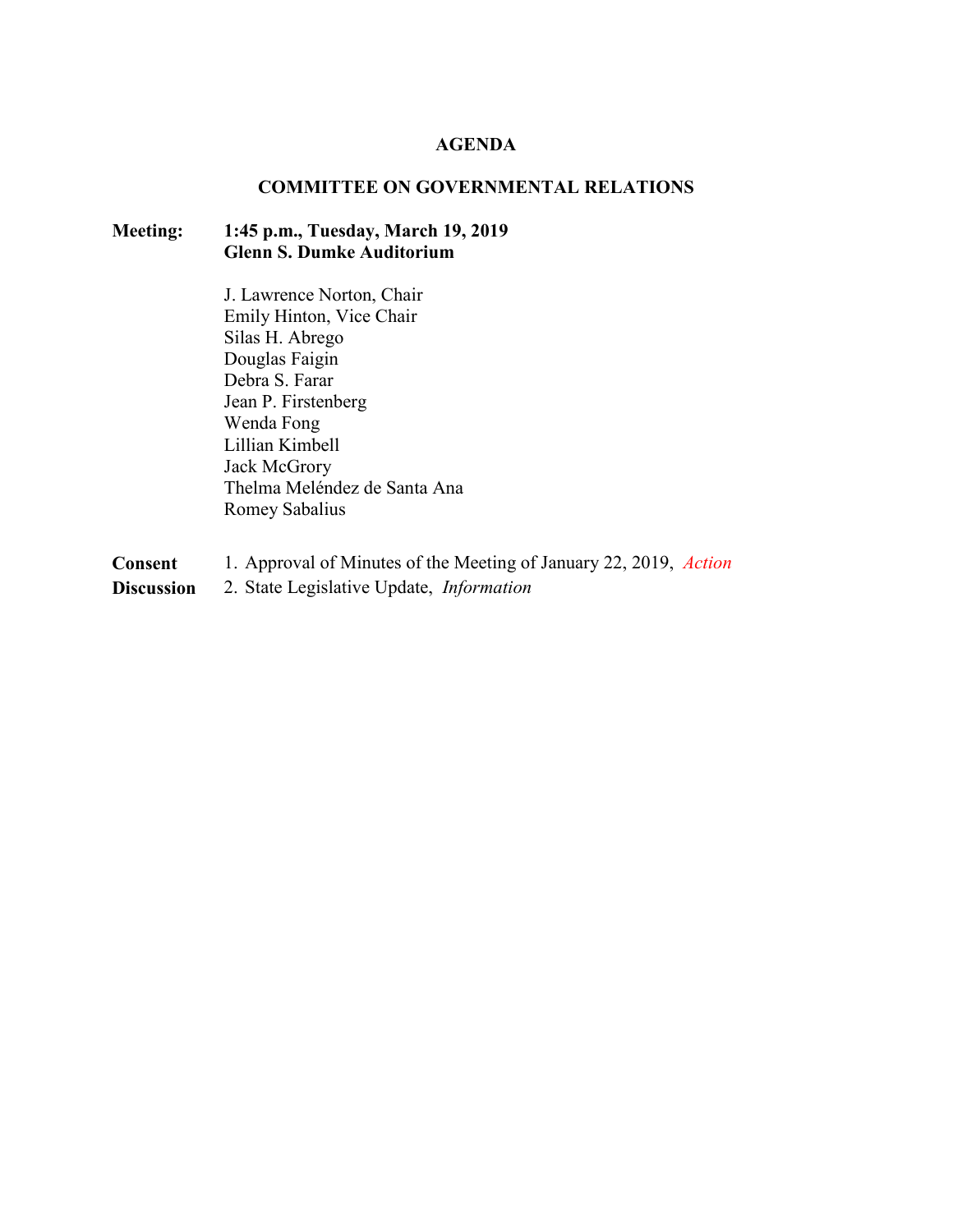**Action Item** Agenda Item 1 March 18-20, 2019 Page 1 of 3

### **MINUTES OF THE MEETING OF COMMITTEE ON GOVERNMENTAL RELATIONS**

**Trustees of the California State University Office of the Chancellor Glenn S. Dumke Conference Center 401 Golden Shore Long Beach, California**

**January 22, 2019**

#### **Members Present**

J. Lawrence Norton, Chair Emily Hinton, Vice Chair Silas H. Abrego Douglas Faigin Debra S. Farar Jean P. Firstenberg Wenda Fong Lillian Kimbell Jack McGrory Thelma Meléndez de Santa Ana Romey Sabalius Adam Day, Chairman of the Board Timothy P. White, Chancellor

Trustee Norton called the meeting to order.

#### **Approval of Minutes**

The minutes of November 14, 2018, were approved as submitted.

#### **Statement of State Legislative Principles for 2019-2020**

The committee approved the proposed resolution (RGR 01-19-01) on consent adopting the Statement of Legislative Principles for 2019-2020.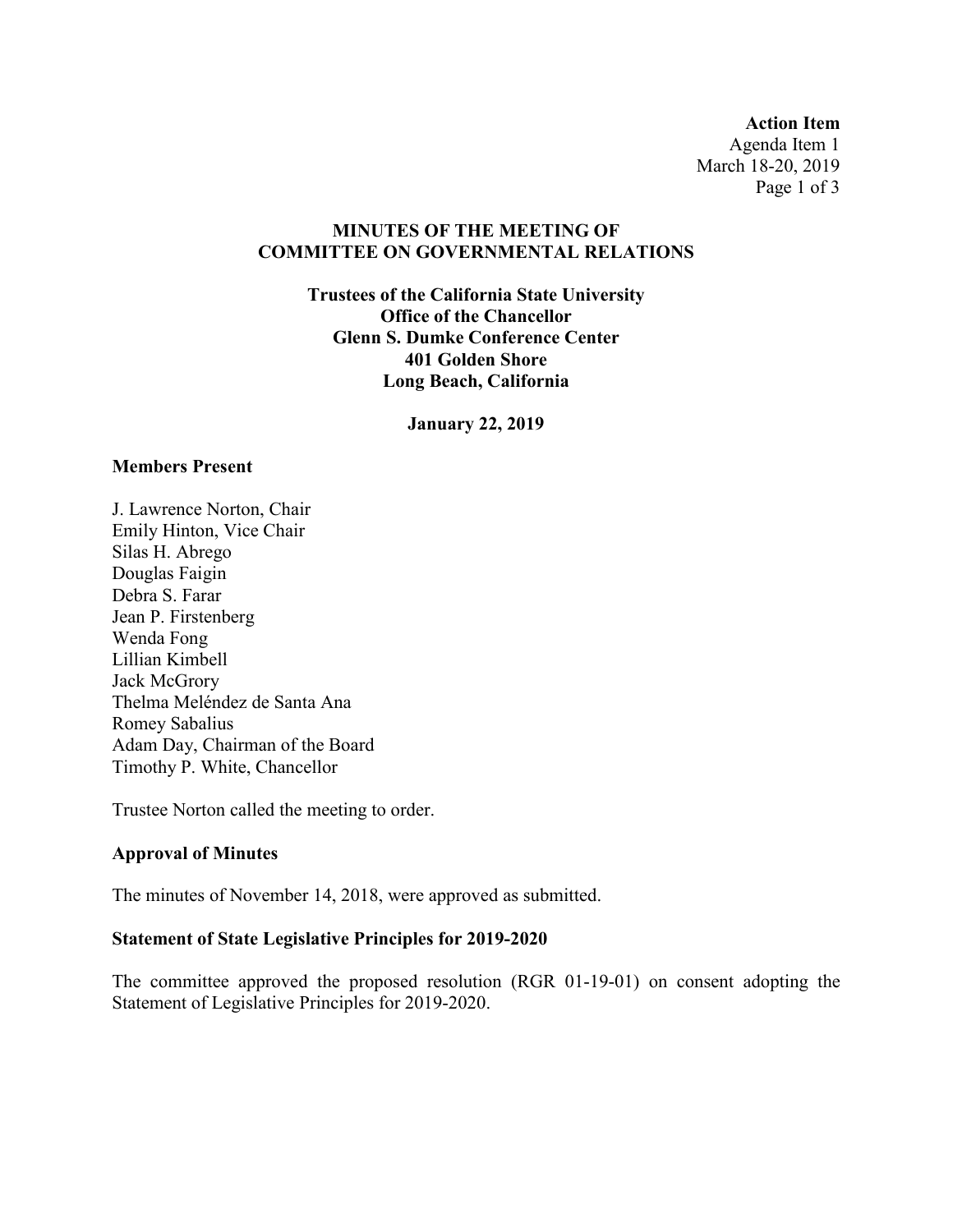Gov. Rel. Agenda Item 1 March 18-20, 2019 Page 2 of 3

#### **Sponsored State Legislative Program for 2019**

Mr. Garrett Ashley, vice chancellor for university relations and advancement, reported that the legislature reconvened on January 7, and Governor Gavin Newson and the state's other constitutional officers took their oaths of office.

Ms. Kathleen Chavira, assistant vice chancellor for advocacy and state relations, presented two legislative proposals for consideration and provided an update on Sacramento advocacy efforts, including a report on the first Roundtable breakfast co-hosted by Chancellor White and Senator Steve Glazer on the progress made toward Graduation Initiative 2025.

The first legislative proposal would statutorily authorize the CSU to offer Occupational Therapy Doctoral programs. The second proposal addresses general obligation bond financing for the construction and deferred maintenance of higher education facilities.

The committee recommended approval by the board of the proposed resolution (RGR 01-19-02) adopting the Sponsored State Legislative Program for 2019.

### **Federal Agenda for 2019-2020**

Mr. Ashley and Mr. Jim Gelb, assistant vice chancellor for federal relations, presented this item.

Mr. Ashley reported that the CSU has been a leading proponent of restoring the annual cost-ofliving increase to the Pell Grant, and increasing Pell's purchasing power will be a central theme for Hill Day in Washington, D.C. in March.

Mr. Gelb presented an update on the current political landscape and recommendations for the 2019-2020 Federal Agenda:

- Improve college access and completion through aid to students
- Prepare students for college success
- Foster degree completion for California's diverse population
- Educate students for tomorrow's workforce
- Solve societal problems through applied research
- Enhance campus health, safety and infrastructure

During the past year, the CSU was particularly active in three key areas: seeking robust funding for priority programs, advocating to protect dreamers and for reasonable immigration policies, and responding to proposals for the reauthorization of the Higher Education Act.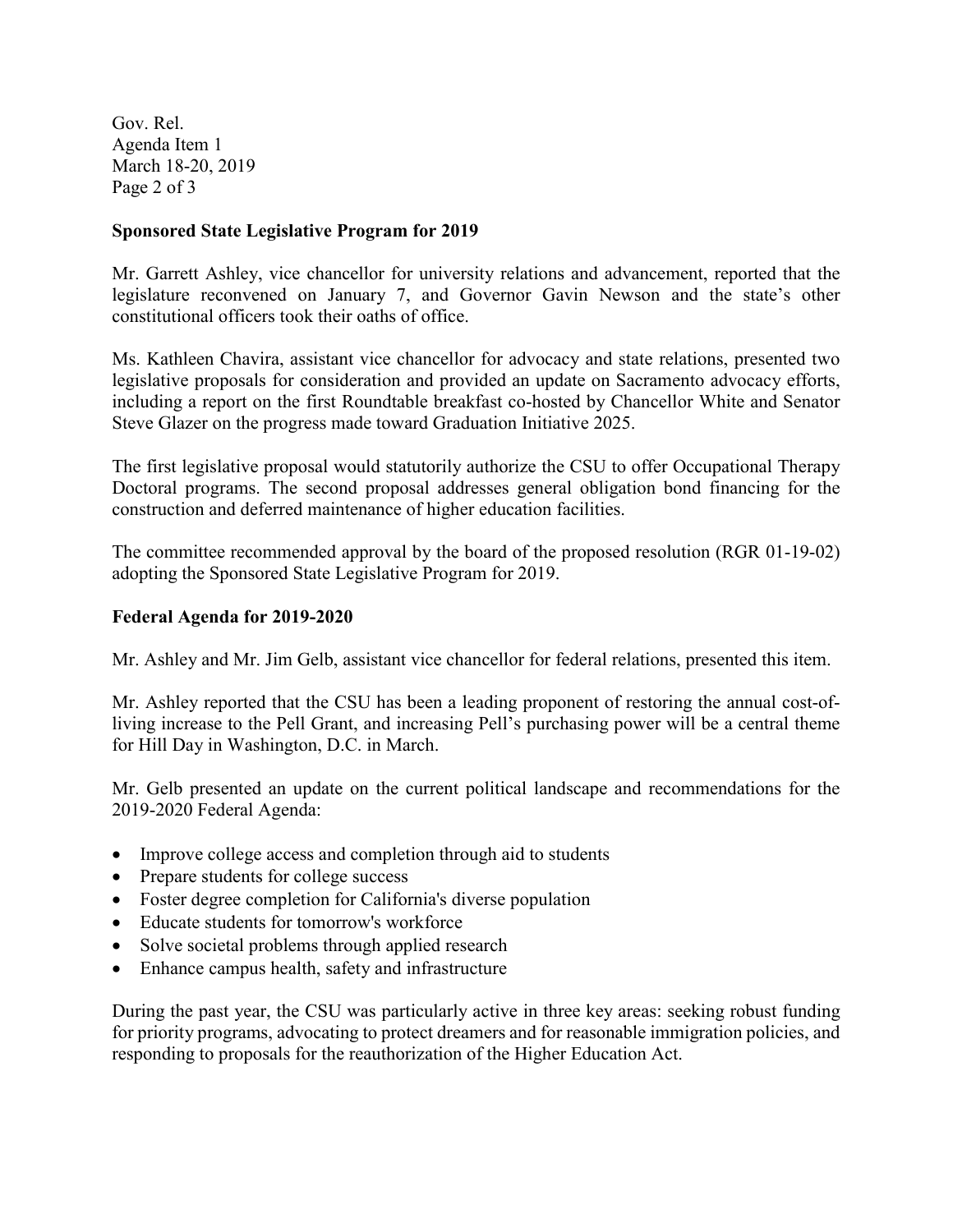Gov. Rel. Agenda Item 1 March 18-20, 2019 Page 3 of 3

Advocacy in the coming months will focus on Pell, minority-serving grants funding and spending caps.

The committee recommended approval by the board of the proposed resolution (RGR 01-19-03) adopting the Federal Agenda for 2019-2020.

Trustee Norton adjourned the meeting.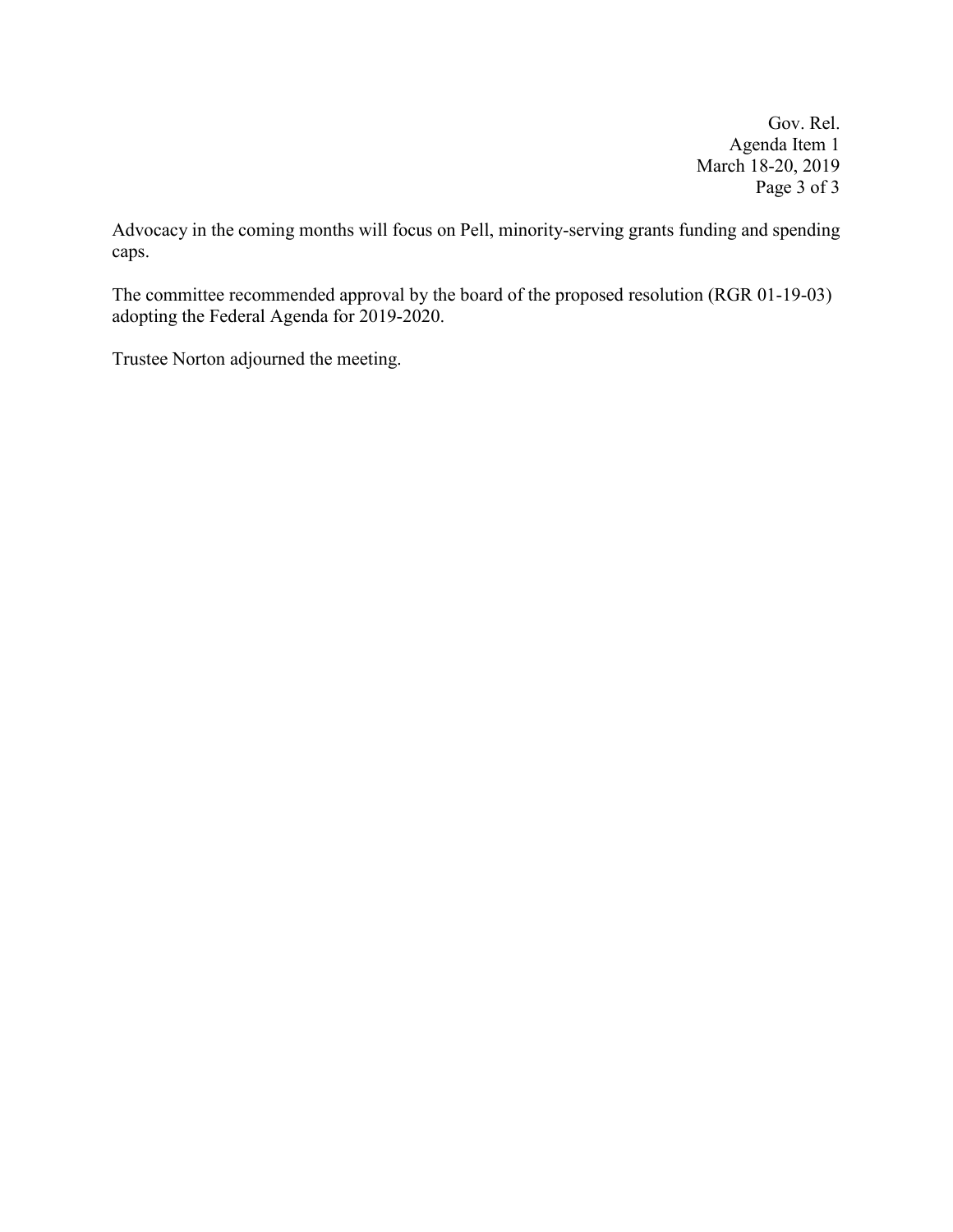#### **Information Item** Agenda Item 2 March 18-20, 2019 Page 1 of 9

#### **COMMITTEE ON GOVERNMENTAL RELATIONS**

#### **State Legislative Update**

#### **Presentation By**

Garrett P. Ashley Vice Chancellor University Relations and Advancement

Kathleen Chavira Assistant Vice Chancellor Advocacy and State Relations

#### **Summary**

This year's legislative bill introduction deadline was February 22. In total, 2,710 measures were introduced this year, and the Advocacy and State Relations (ASR) staff has identified more than 500 for further review or monitoring. ASR staff are working diligently with colleagues in the Chancellor's Office to determine the potential impact of these bills on the CSU and its students, faculty and staff. In this presentation, we will provide an update on the status of Board of Trustees sponsored legislation, highlight legislative bill trends and specific bills of interest to the CSU community.

The report is organized as follows:

- Board of Trustees Sponsored Legislation
- Legislative Bill Trends
	- o Financial Aid Reform
	- o Student Well-Being
	- o Higher Education Coordination/Longitudinal Data
- 2019 Legislation
	- o Senate Bills
	- o Assembly Bills

All bill statuses and positions are accurate as of March 7, 2019.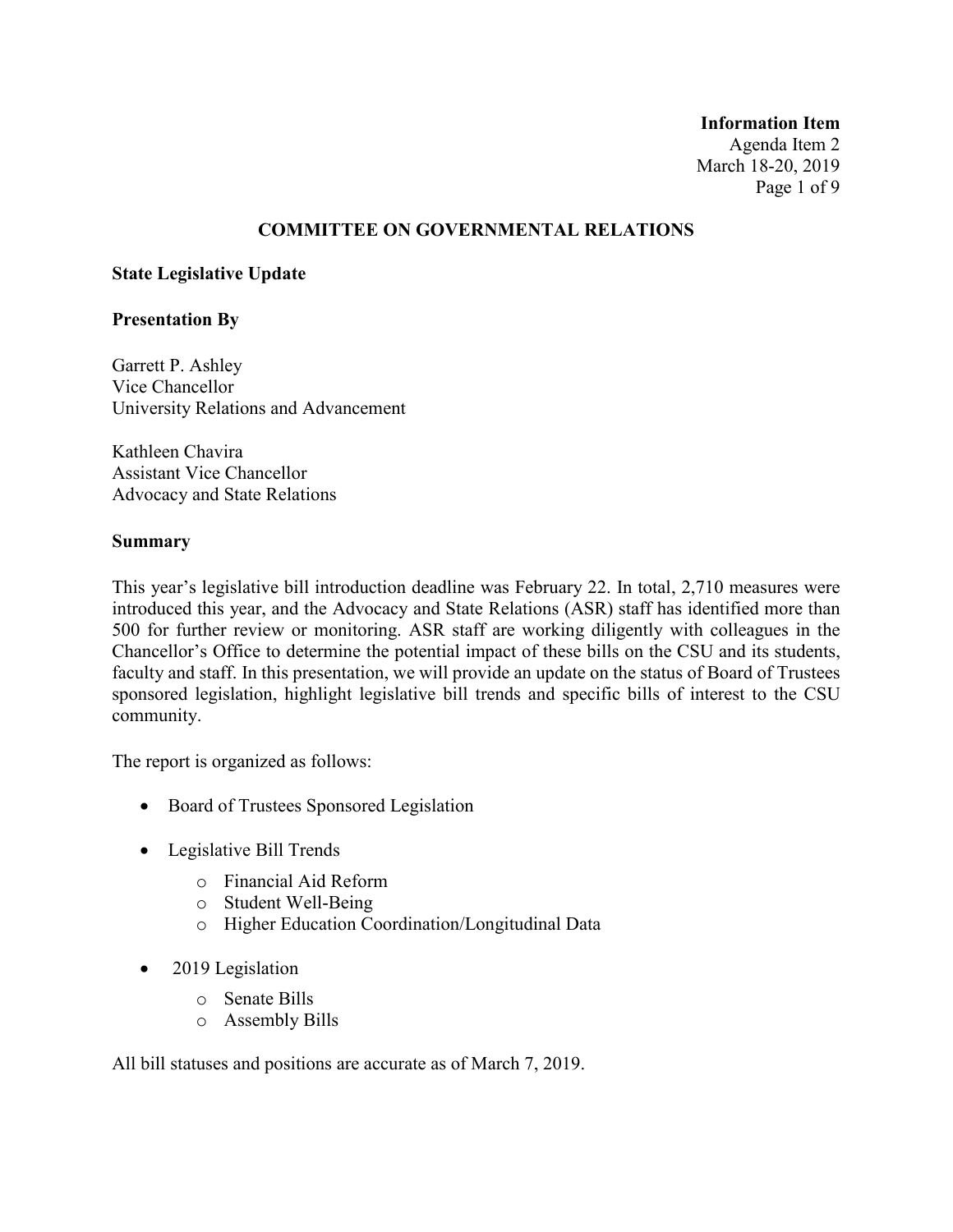Gov. Rel. Agenda Item 2 March 18-20, 2019 Page 2 of 9

#### **Board of Trustees Sponsored Legislation**

#### **AB 829 (Bloom)** – **CSU Authority: Occupational Therapy Doctorate**

This bill provides the CSU the authority to offer Occupational Therapy doctorate programs.

• Status: This bill is in the Assembly Higher Education Committee.

#### **SB 14 (Glazer) – Education Finance: Higher Education Facilities Bond Act of 2020**

This bill enacts the Higher Education Facilities Bond Act of 2020, which if approved by voters, would authorize \$8 billion in bonds to be divided equally between the UC and the CSU.

• Status: This bill is in the Senate Education Committee and will be heard on March 20.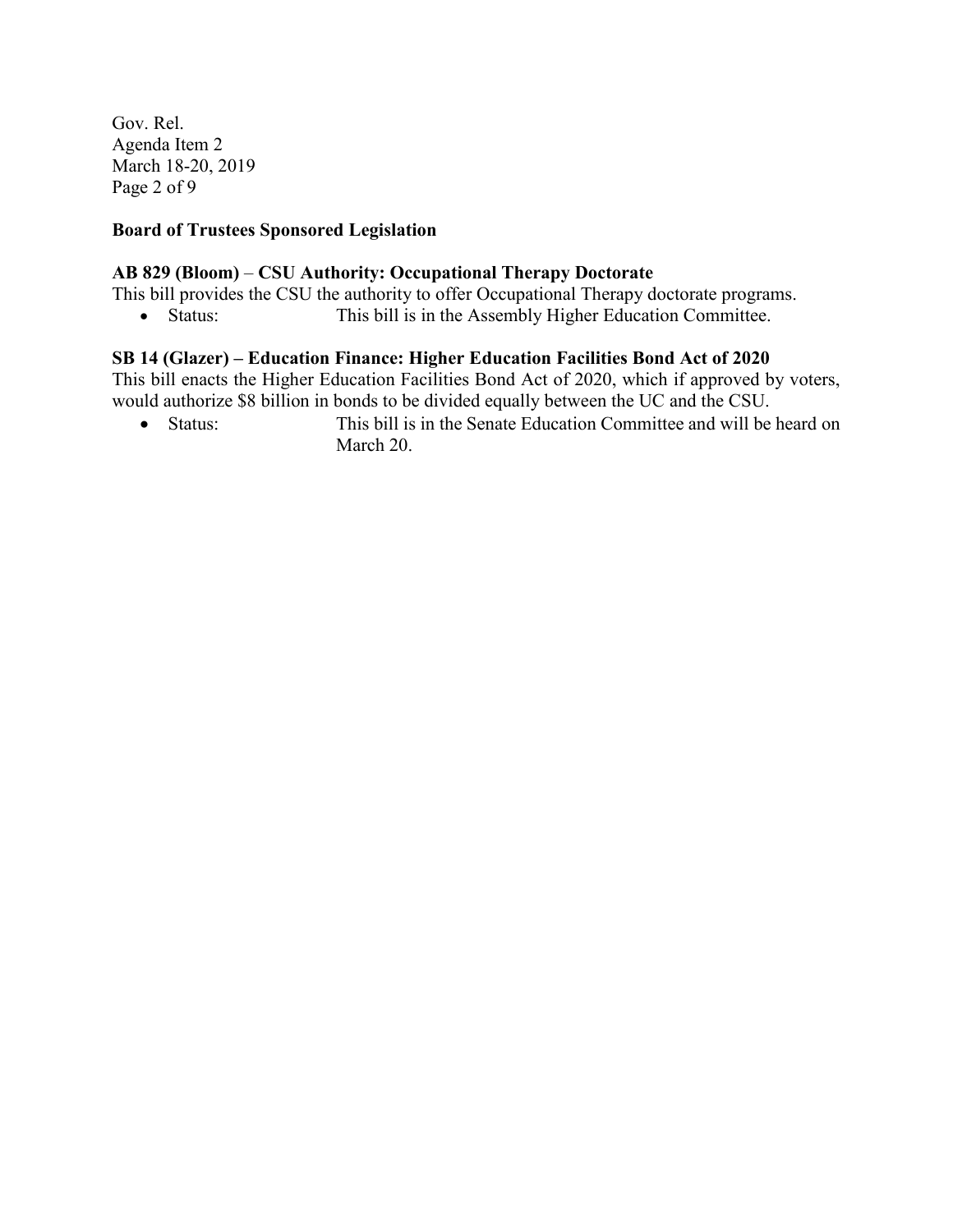Gov. Rel. Agenda Item 2 March 18-20, 2019 Page 3 of 9

# *Financial Aid Legislation*

# **AB 151 (Voepel) – Student financial Aid: Cal Grant Program: California Community College Transfer Entitlement Program**

This bill raises the age of eligibility for the Cal Grant CCC Transfer Entitlement Program from 28 to 30 years.

• **CSU Position:** Pending

## **AB 154 (Voepel) – Public Postsecondary Education: Income Share Agreement: Pilot Program**

This bill requires the CSU and UC to each select a campus of their respective system to establish a pilot program for participating students to enter into an income share agreement with the campus.

• **CSU Position:** Pending

# **AB 244 (Voepel) – Postsecondary Education: Student Financial Aid: Cal Grants**

This bill declares the Legislature's intent to increase awards under the Cal Grant Program from \$10,000 to \$15,000 annually.

• **CSU Position:** Pending

#### **AB 505 (Patterson) – Student Financial Aid: Financial Aid Book Advance Program**

This bill requires each Cal Grant participating institution, beginning with the 2019-20 academic year, to implement a financial aid book advance program that provides credit to an institution's campus bookstore to students receiving Cal Grant B awards.

• **CSU Position:** Pending

### **AB 540 (Limon) – Postsecondary Education: Student Financial Aid: Cal Grant B Service Incentive Grant Program**

This bill establishes the Cal Grant B Service Incentive Grant Program under the administration of the Student Aid Commission to provide grant money to students who volunteer a specified number of hours.

• **CSU Position:** Pending

### **AB 541 (Gabriel) – Student Financial Aid: Students Exempt from Paying Nonresident Tuition**

This bill declares the Legislature's intent to expand eligibility for competitive Cal Grants to all students who qualify for state-based aid, including students exempt from paying nonresident tuition under the provisions of AB 540.

• **CSU Position:** Pending

# **AB 542 (Gabriel) – Student Financial Aid: Competitive Cal Grant A and B Awards**

This bill declares the Legislature's intent to increase the total number of competitive Cal Grant A and B awards granted annually by 3,000.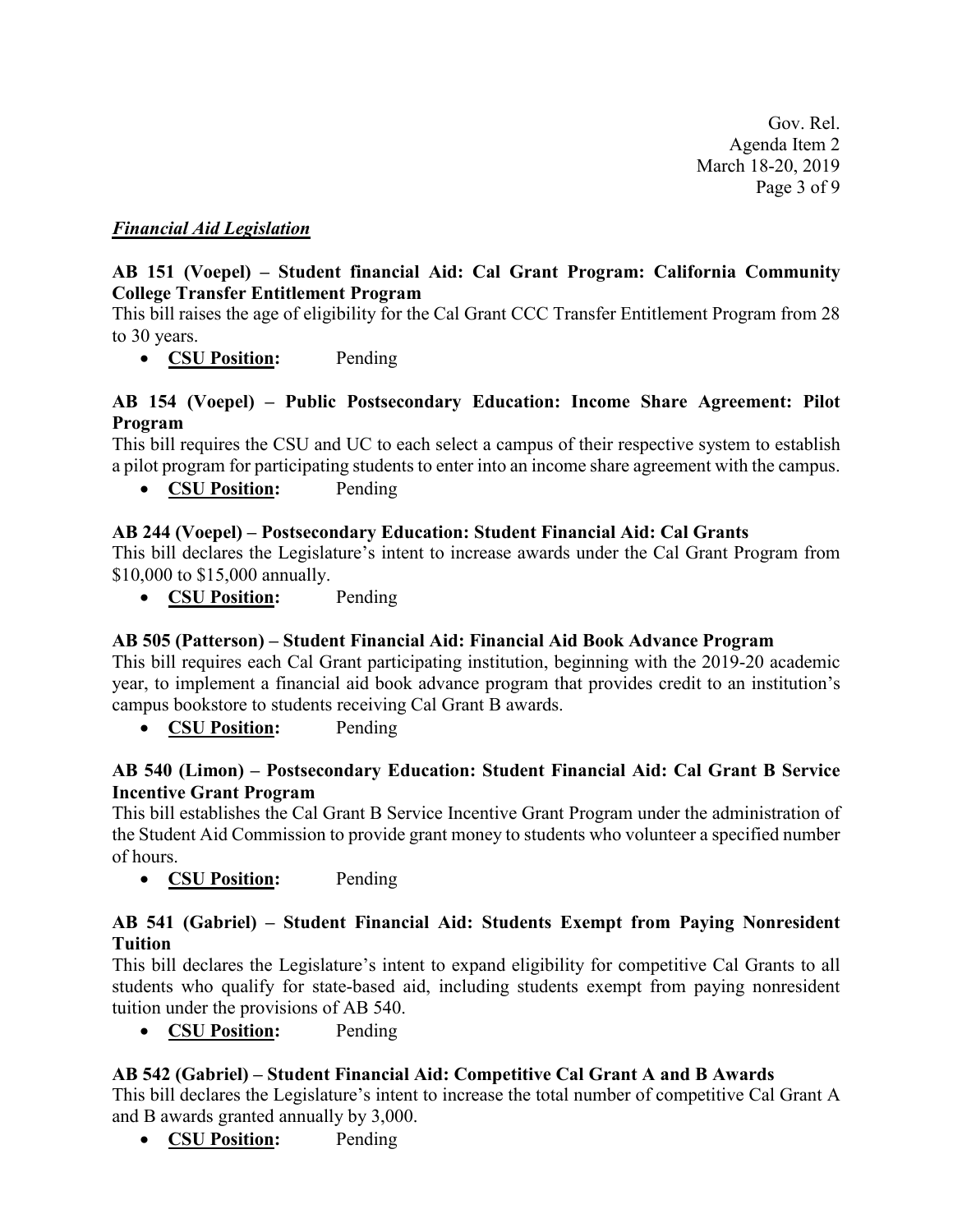Gov. Rel. Agenda Item 2 March 18-20, 2019 Page 4 of 9

# **AB 863 (Cervantes) – Postsecondary Education: Student Financial Aid Verification**

This bill prohibits the Student Aid Commission or an institution of higher education from verifying eligibility for state financial aid on a student more than once, unless specified.

• **CSU Position:** Pending

# **AB 1090 (Medina) – Public Postsecondary Education: Waiver of Mandatory Campus-based Fees**

This bill expands existing exemptions from systemwide tuition and fees granted to dependent survivors of a law enforcement or fire suppression employee who dies in the line of duty to include campus-based fees.

• **CSU Position:** Pending

# **AB 1229 (Wicks) – End Foster Youth Student Hunger in California Act of 2019**

This bill establishes the Transition Age Foster Youth Meal Plan Program, to be administered by the California Student Aid Commission, to provide foster youth enrolled at a public postsecondary educational institution with an award to cover campus based fees and the cost of a meal plan, as specified.

• **CSU Position:** Pending

# **AB 1313 (Rivas, Luz) – Higher Education: Prohibited Debt Collection Practices**

This bill prohibits a public postsecondary education institution from restricting a current or former student's access to transcripts as a means of debt collection.

• **CSU Position:** Pending

# **AB 1314 (Medina) – Student Financial Aid: Cal Grant Reform Act**

The bill declares the Legislature's intent to enact legislation, to be known as the Cal Grant Reform Act, to accomplish specified goals.

• **CSU Position:** Pending

# **SB 296 (Allen) – Student Financial Aid: Immigrants Seeking Asylum**

This bill extends Cal Grant eligibility to a noncitizen who has filed a designated application for asylum and meets other specified requirements.

• **CSU Position:** Pending

# **SB 354 (Durazo) – California DREAM Loan Program: Graduate Degree Programs**

This bill expands Dream Loan eligibility to include students enrolled in programs that lead to graduate and professional degrees including, but not limited to, a teaching credential.

• **CSU Position:** Pending

# **SB 461 (Roth) – Student Financial Aid: Cal Grants: Summer Term Students**

This bill creates a Summer Cal Grant award for eligible students to take up to nine units of courses during the summer term.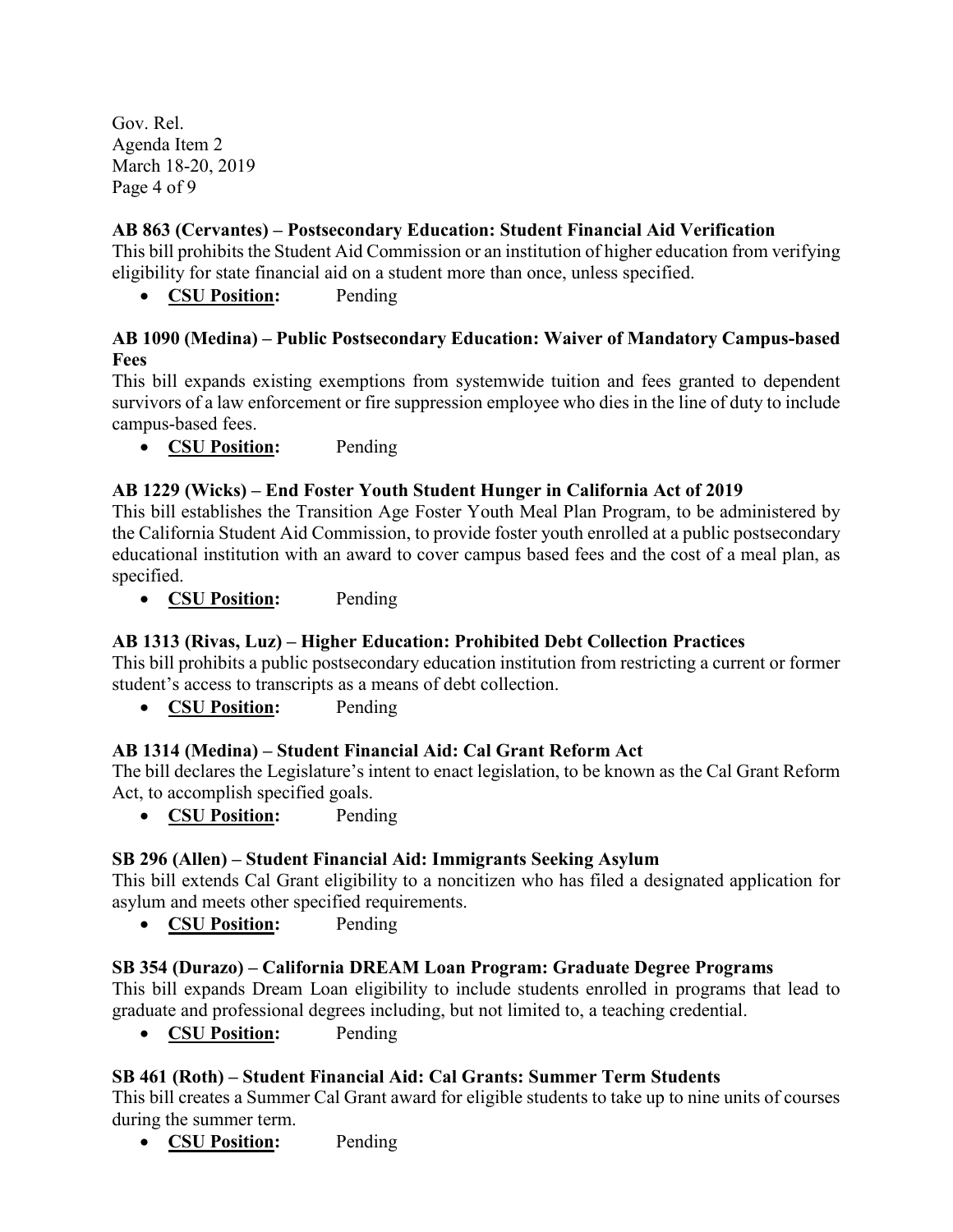Gov. Rel. Agenda Item 2 March 18-20, 2019 Page 5 of 9

### *Student Well-Being Legislation*

### **AB 260 (Quirk-Silva) – Student Health: Identification Cards: Suicide Prevention Telephone Numbers**

This bill requires the CCC and the CSU to issue student identification cards with the telephone number of the National Suicide Prevention Lifeline, the Crisis Text Line and local law enforcement. It also requires campuses to post this information in campus restrooms and gymnasiums.

• **CSU Position:** Pending

### **AB 534 (Mayes) – Social Services: Access to Food**

This bill requires various state agencies to develop a plan to end hunger by January 1, 2021. It mandates the CSU and CCC, and requests the UC, to develop systems that allow EBT cards to be used on campus.

• **CSU Position:** Pending

### **AB 624 (Gabriel) – Pupil and Student Health Identification Cards: Sexual Assault and Domestic Violence Hotline Telephone Numbers**

This bill requires schools and postsecondary educational institutions to print the telephone numbers for a local sexual assault hotline and a local domestic violence hotline on the back of student identification cards.

• **CSU Position:** Pending

#### **AB 1689 (McCarty) – College Mental Health Services Program**

This bill requires the creation of a grant program for public community colleges, colleges and universities, in collaboration with county behavioral health departments, to improve access to mental health services and early identification or intervention programs.

• **CSU Position:** Pending

#### **SB 568 (Portantino) – Postsecondary Education: Student Housing: College-Focused Rapid Rehousing Program**

This bill establishes the College-Focused Rapid Rehousing Program, which would provide housing options and support services for homeless students.

• **CSU Position:** Pending

#### **SB 660 (Pan) – Postsecondary Education: Mental Health Counselors**

This bill requires all higher education institutions to have a ratio of one mental health counselor for every 1,500 students.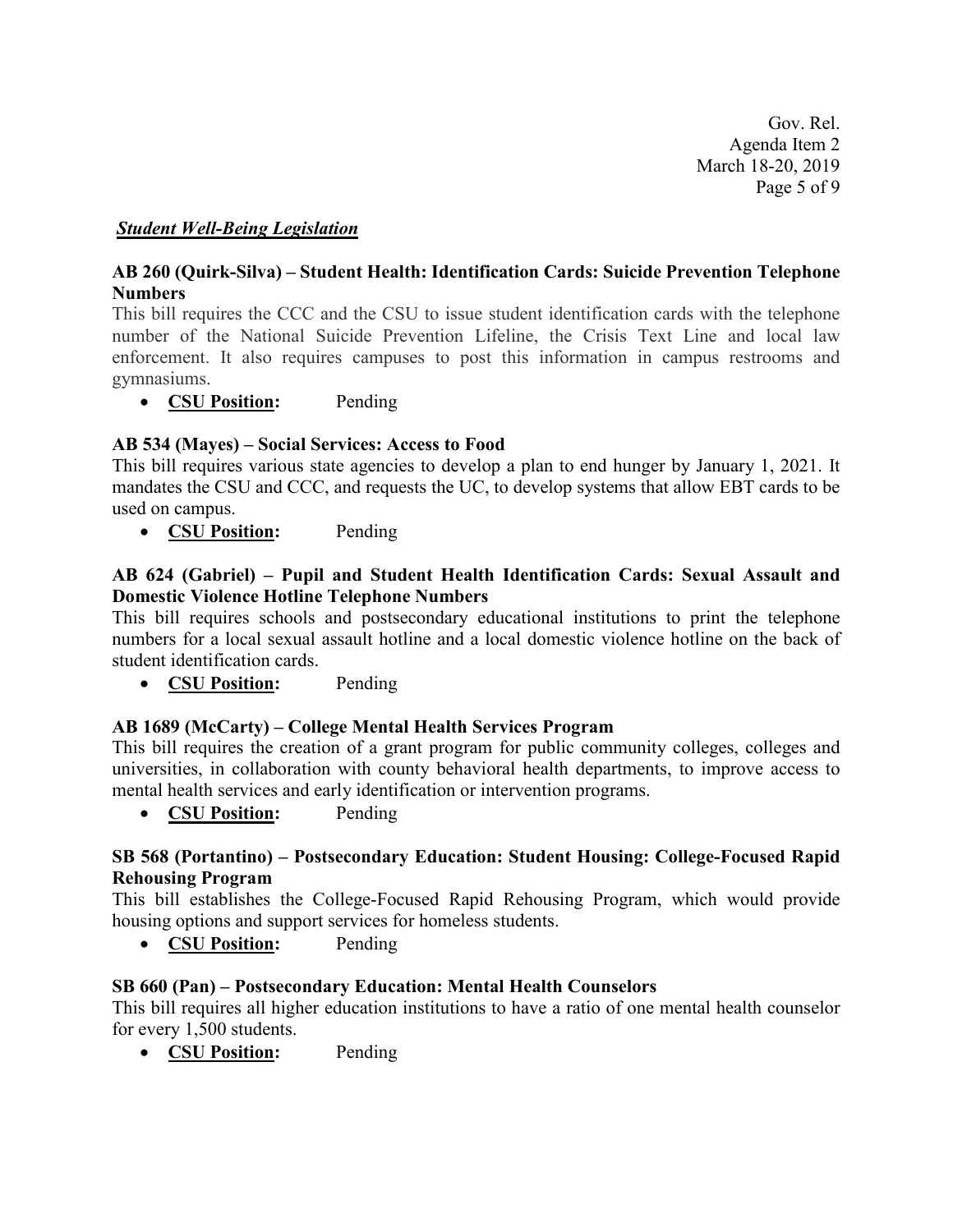Gov. Rel. Agenda Item 2 March 18-20, 2019 Page 6 of 9

# *Higher Education Coordination/ Data Legislation*

## **AB 130 (Low) – Postsecondary Education: Office of Higher Education Performance and Accountability**

This bill establishes the Office of Higher Education Performance and Accountability as the successor to CPEC.

• **CSU Position:** Pending

# **AB 1466 (Irwin) – State Longitudinal Data Systems**

This bill declares the Legislature's intent to enact legislation to establish a state longitudinal education data system.

• **CSU Position:** Pending

### **SB 2 (Glazer) – Statewide Longitudinal Student Database**

This bill, subject to an appropriation, establishes the Statewide Longitudinal Student Database to collect and store individual student data P-20 and into the workforce, and creates a review committee that includes CSU and other education leaders to advise on its establishment and administration.

• **CSU Position:** Pending

# **SB 3 (Allen) – Office of Higher Education Coordination, Accountability, and Performance**

This bill establishes the Office of Higher Education Coordination, Accountability, and Performance for the purposes of statewide postsecondary education planning, oversight, data collection and coordination.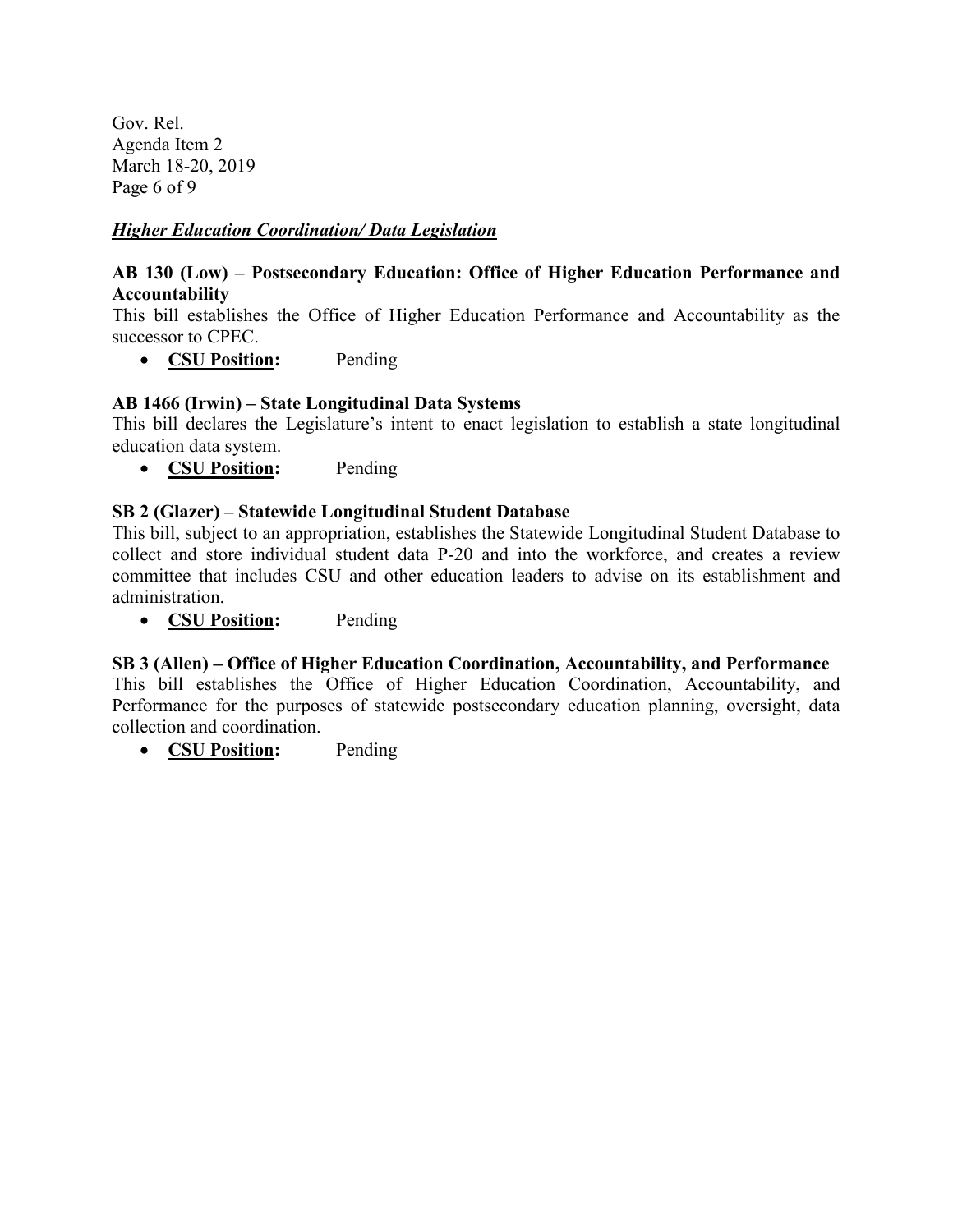Gov. Rel. Agenda Item 2 March 18-20, 2019 Page 7 of 9

### *Assembly Bills*

### **AB 13 (Eggman) – Education Finance: Higher Education Facilities Bond Act of 2020**

This bill enacts the Higher Education Facilities Bond Act of 2020, which if approved by the voters, would authorize \$7 billion in bond funds; \$2 billion each for the UC and CSU and \$3 billion for the construction of new CSU campuses.

• **CSU Position:** Pending

### **AB 313 (Frazier) – Road Maintenance and Rehabilitation Account: University of California: California State University: Reports**

This bill requires that the UC and the CSU annually submit a report to the Transportation Agency and Legislature detailing its expenditures for that fiscal year related to state-funded transportation research.

• **CSU Position:** Neutral

### **AB 369 (Weber) – The CSU: Support Staff Employees: Merit Salary Adjustment**

This bill requires the CSU to provide a 5% annual step in salary to all of its employees except management and faculty members.

• **CSU Position:** Oppose

#### **AB 514 (Medina) – Trustees of the CSU: Student Members**

This bill grants the second non-voting student member of the Board of Trustees the right to vote as a full member of the Board.

• **CSU Position:** Pending

#### **AB 532 (Weber) – California State University Parking Fairness Act**

This bill requires that the purchase price of a student parking permit be less than the purchase price of a similar parking permit for any CSU staff, faculty or administrator.

• **CSU Position:** Pending

#### **AB 806 (Bloom) – Postsecondary Education: Homeless and Former Homeless Youth**

This bill requires that the CCC and CSU, and requests the UC, to provide priority enrollment to former homeless youth.

• **CSU Position:** Pending

# **AB 809 (Santiago) – Public Postsecondary Education: Child Development Programs: Priority Enrollment: Title IX Protection: Pregnancy and Parental Status**

This bill requires that public postsecondary institutions notify pregnant and parenting students of their rights under Title IX.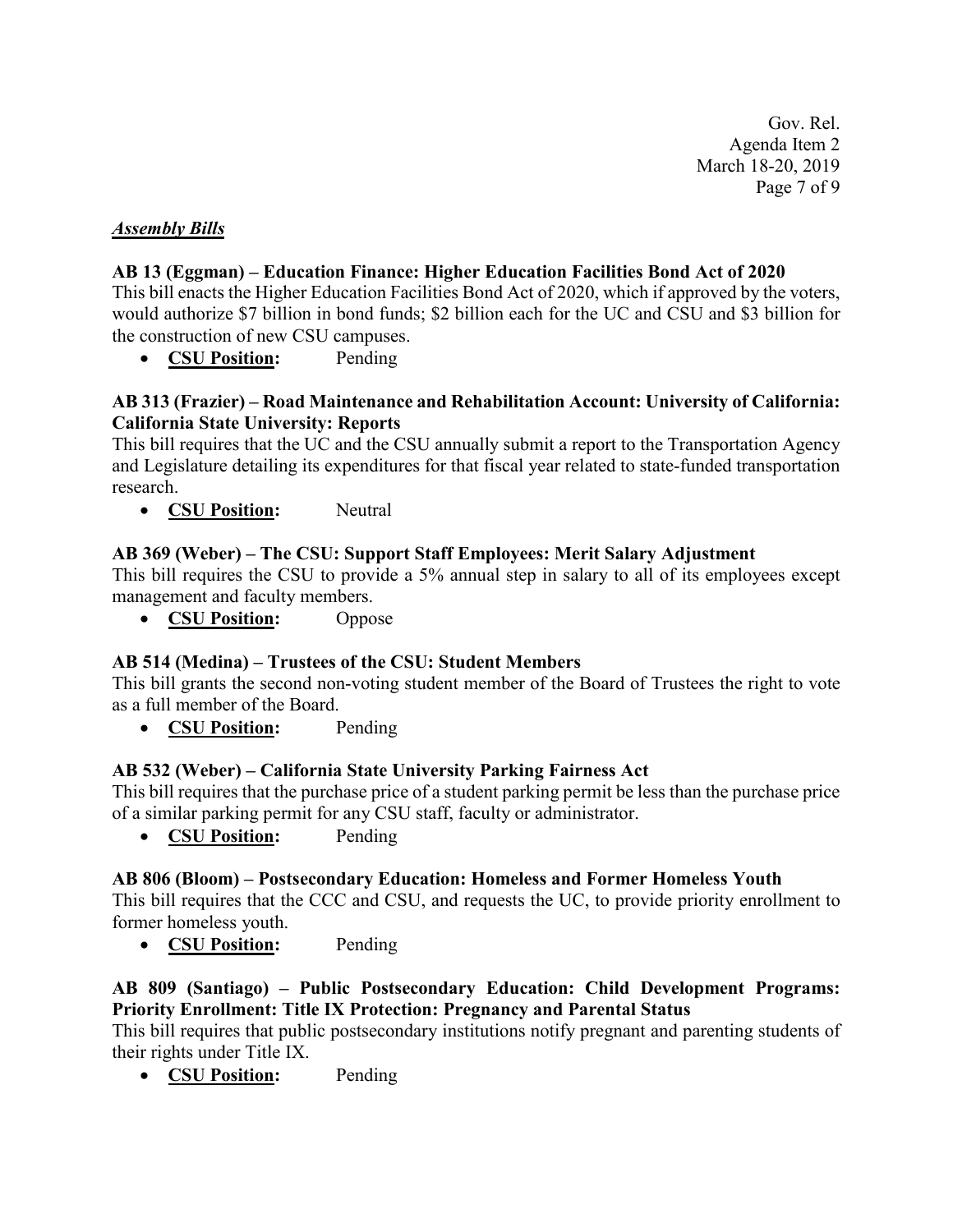Gov. Rel. Agenda Item 2 March 18-20, 2019 Page 8 of 9

# **AB 930 (Gloria) – CSU: Executive Compensation: Campus Budget Quarterly Reporting**

This bill prohibits the CSU Board of Trustees from considering increasing executive compensation in a year when student fees have increased.

• **CSU Position:** Pending

# **AB 1000 (Cervantes) – Student Safety**

This bill requires the CCC, CSU and UC, in collaboration with sexual assault counselors, students, faculty and staff, to annually review and update their procedures and protocols related to sexual assault.

• **CSU Position:** Pending

### **AB 1075 (Holden) – The CSU: Speech Language Pathologist Programs**

This bill appropriates \$750,000 to the CSU trustees to be allocated to campus speech-language pathologist programs for enrollment spots.

• **CSU Position:** Pending

## **AB 1155 (Rodriguez) – Postsecondary Education: Campus-Affiliated Sorority and Fraternity Transparency Act**

This bill requires all public institutions to disclose disciplinary action and other information about sororities and fraternities.

• **CSU Position:** Pending

#### **AB 1173 (O'Donnell) – The CSU: Center to Close Achievement Gaps**

This bill establishes the Center to Close Achievement Gaps in K-12 schools at a campus of the CSU determined by the chancellor.

• **CSU Position:** Pending

# **AB 1518 (Chu) – Student Athlete Contracts**

This bill authorizes a student athlete to contract with an agent as long as the contract is in compliance with the education institution's policies and NCAA bylaws.

• **CSU Position:** Pending

#### **AB 1573 (Holden) – College Athletes: Student Athletes Bill of Rights**

This bill requires the UC, CSU and any four-year private university located in California that maintains an intercollegiate athletic program to provide their student athletes with notice of their rights and authorizes these campuses to establish a degree completion fund.

• **CSU Position:** Pending

# **AB 1645 (Rubio, Blanca) – Student Support Services: Dreamer Resource Liaisons**

This bill requires the CSU and CCC, and requests the UC, to designate a Dreamer Resource Liaison on each campus.